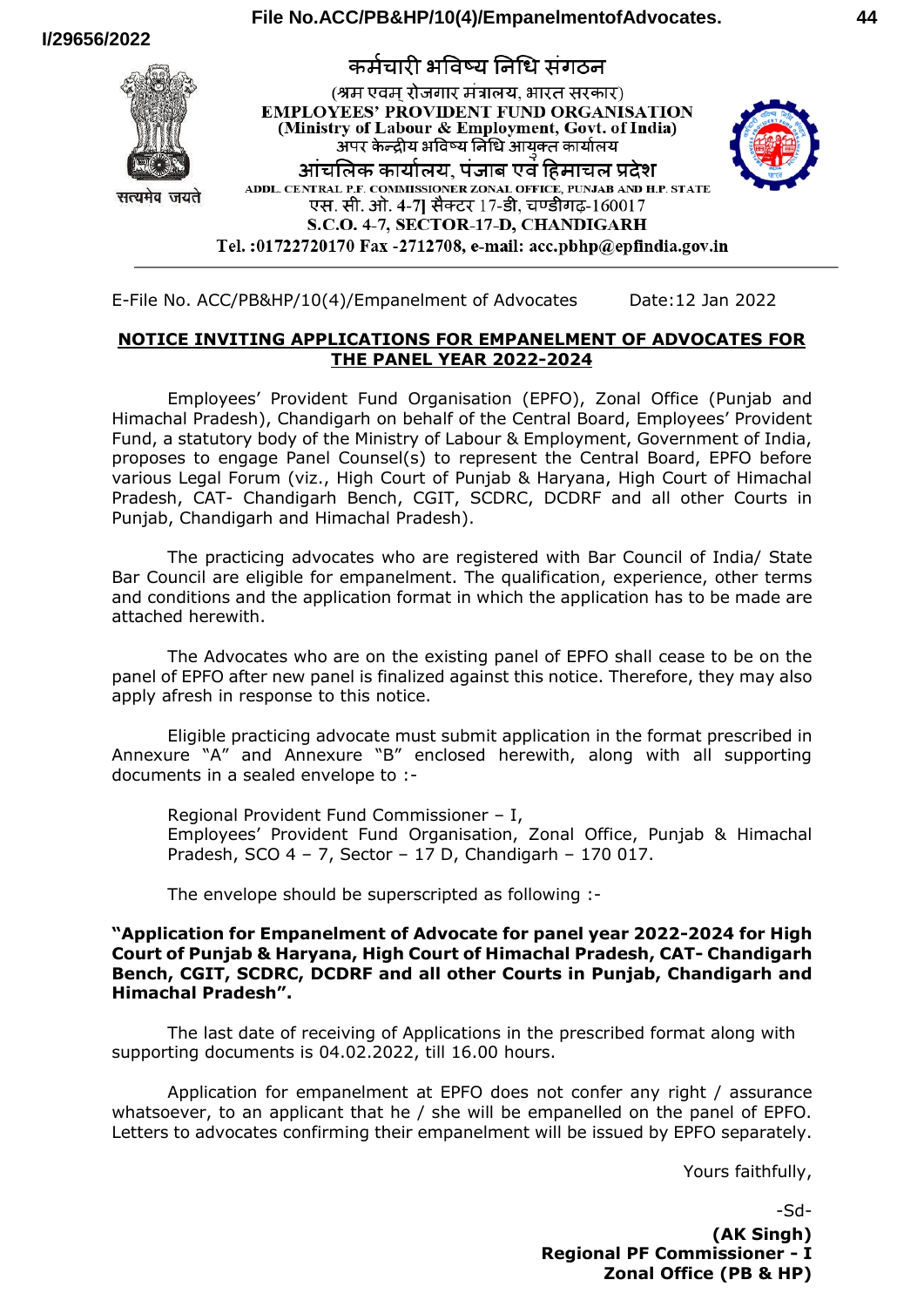



E-File No. ACC/PB&HP/10(4)/Empanelment of Advocates Date:12 Jan 2022

### पैनल वर्ष **2022-2024** के ललए अलिवक्ताओं के मनोनयन हेतु आवेदन की सूचना

Tel.:01722720170 Fax -2712708, e-mail: acc.pbhp@epfindia.gov.in

केंद्रीय न्यासी बोर्ड, कर्मचारी भविष्य निधि संगठन, श्रम एवं रोजगार मंत्रालय, जो भारत सरकार के अधीन एक सांविधिक निकाय है, की ओर से कर्मचारी भविष्य निधि संगठन, आंचलिक कार्यालय, पंजाब एवं हिमाचल प्रदेश, चण्डीगढ़, केंद्रीय बोर्ड को विविध विधिक फोरमों में जैसे – पंजाब एवं हरियाणा उच्च न्यायालय, हिमाचल प्रदेश उच्च न्यायालय, कें द्रीय प्रशासलनक न्यायालिकरण-चण्र्ीगढ़ बेंच, सी.जी.आई.टी., राज्य उपभोक्ता फोरम, लजला उपभोक्ता फोरम एवं पंजाब, चण्र्ीगढ़ व लहमाचल प्रदेश राज्यों के अन्य सभी न्यायालयों आदद में प्रलतलनलित्व करने के ललए परामशषदाता(ओं) की मनोनयन सूची तैयार करना प्रस्तालवत है।

भारत के बार काउंसिल / राज्य के बार काउसिंल में पंजीकत अधिवक्ता मनोनयन हेत पात्र हैं। शैक्षणिक योग्यता*,* कार्यानुभव*,* अन्य नियम व शर्तें और आवेदन प्रपत्र जिसमें आवेदन किया जाना है*,* संलग्न है।

कर्मचारी भविष्य निधि संगठन के वर्तमान नामसूची के अधिवक्ता इस सूचना के आधार पर नवीन नामसूची बनने के बाद नामसूची से बाहर होंगे। अतः वे सभी अधिवक्ता नये सिरे से इस सूचना का संदर्भ लेते हुए आवेदन करें। पात्र कार्यरत अधिवक्ता अनुलग्नक "ए″ एवं अनुलग्नक "बी″ में निर्धारित प्रारूप में आवश्यक दस्तावेजों के साथ

महरबंद लिफाफे में निम्न पते पर अपना आवेदन प्रस्तुत करें –

क्षेत्रीय भलवष्य लनलि आयुक्त **– I** आंचललक कायाषलय**,** कमषचारी भलवष्य लनलि संगठन**,** कायाषलय अपर के न्द्रीय भलवष्य लनलि आयुक्त**,** पंजाब एवं लहमाचल प्रदेश**,** चण्र्ीगढ़ एस**.**सी**.**ओ**. 4-7,** सैक्टर **17-**र्ी**,** चण्र्ीगढ़ **- 160017**

ललफाफे लनम्न प्रकार से उपरलललित करें

**"**पंजाब एवं हररयाणा उच्च न्यायालय**,** लहमाचल प्रदेश उच्च न्यायालय**,** के न्द्रीय प्रशासलनक न्यायालिकरण**-**चण्र्ीगढ़ बेंच**,** सी**.**जी**.**आई**.**टी**.,** राज्य उपभोक्ता फोरम**,** लजला उपभोक्ता फोरम एवं पंजाब व लहमाचल प्रदेश राज्यों के अन्य सभी न्यायालयों आदद मेंपैनल वर्ष **2022-2024** के ललए मनोनयन हेतु आवेदन**"**

निर्धारित प्रपत्र में सहायक दस्तावेजों के साथ आवेदन प्राप्त होने की अंतिम तिथि दिनांक 04.02.2022 सायं 4.00 बजे तक है।

कर्मचारी भविष्य निधि संगठन में मनोनयन हेतु आवेदन करने से आवेदकों को किसी भी रूप से यह अधिकार या आश्वासन नहीं मिल जाता कि आवेदकों को कर्मचारी भविष्य निधि संगठन के मनोनयन में सूचीबद्ध किया जायेगा। कमषचारी भलवष्य लनलि संगठन, अलिवक्ताओं को उनके मनोनयन की पुलि करते हुए पत्र अलग जारी करेगा।

> **(**ए**.** के**.** ससंह**)** क्षेत्रीय भविष्य निधि आयुक्त - I आंचललक कायाषलय (पंजाब एवं लहमाचल प्रदेश), चण्र्ीगढ़

-ह-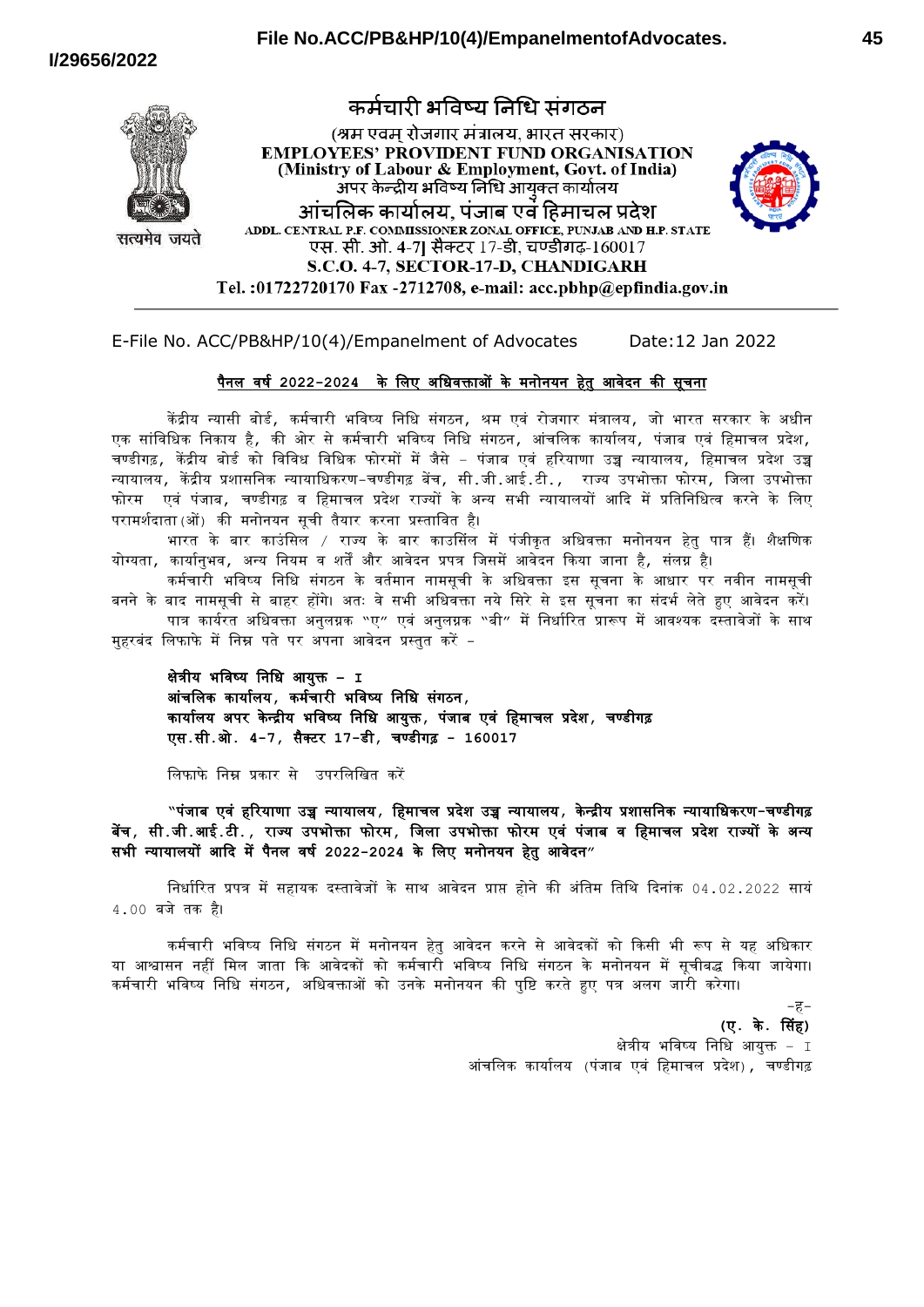### **GUIDELINES FOR EMPANELMENT OF ADVOCATES**

Following guidelines are designed to provide and regulate the manner and procedure for empaneling the advocates to represent and assist EPFO before various courts and for regulating the referrals of the cases and payment of fee/remuneration.

These guidelines shall supersede all existing instructions in this regard, if any, and is subject to change without assigning any reason,

## 1. **Eligibility of Empanelment:**

Before flling the application form, the candidates are advised to carefully read and follow the eligibility criteria, instructions and terms & conditions for empanelment of Advocates in EPFO, mentioned herein below: -

Qualifcation and experience for conducting cases in all the courts of Punjab & Himachal Pradesh States:

- (i) Be enrolled/ registered as an advocate with the State Bar Council.
- (ii) Have a minimum, relevant experience of **Ten** years of handling Civil, Criminal, Service, Labour, Arbitration matters and other cases with a fair knowledge of Labour laws with special reference to Employees' Provident Funds and Miscellaneous Provisions Act, 1952 (E.P.F. and M.P. Act. 1952).

### 2 **Tenure of Empanelment:**

The initial empanelment will be for the period from 01.04.2022 to 31/03/2024. Performance of empaneled advocates shall be reviewed at regular interval for continuance in the panel of Advocate.

## 3. **Payment of Fee and Other Conditions:**

- (i) The fee payable to the Advocates shall be governed by the guidelines issued and as amended from time to time.
- (ii) The Competent Authority shall have the right in exceptional cases to approve the payment of a higher fee than the fee mentioned in the annexed schedule keeping in view the importance of the matter and the eforts put in by the advocate in a particular case.
- (iii) No retainer fee shall be paid to any panel Advocate merely because such advocate has been empaneled.

### **4. Procedure for Empanelment:**

- a. The applicant advocate must apply on the format prescribed by the EPFO only. No other format will be entertained,
- b. An applicant advocate willing to be empaneled for more than one forum (i.e.,for High Court of Punjab & Haryana, High Court of Himachal Pradesh, CGIT, CAT Chandigarh Bench, State Consumer Disputes Redressal Commission, DCDRF, District courts and lower courts etc.) may apply separately for each forum in separate envelope super scribed as mentioned earlier.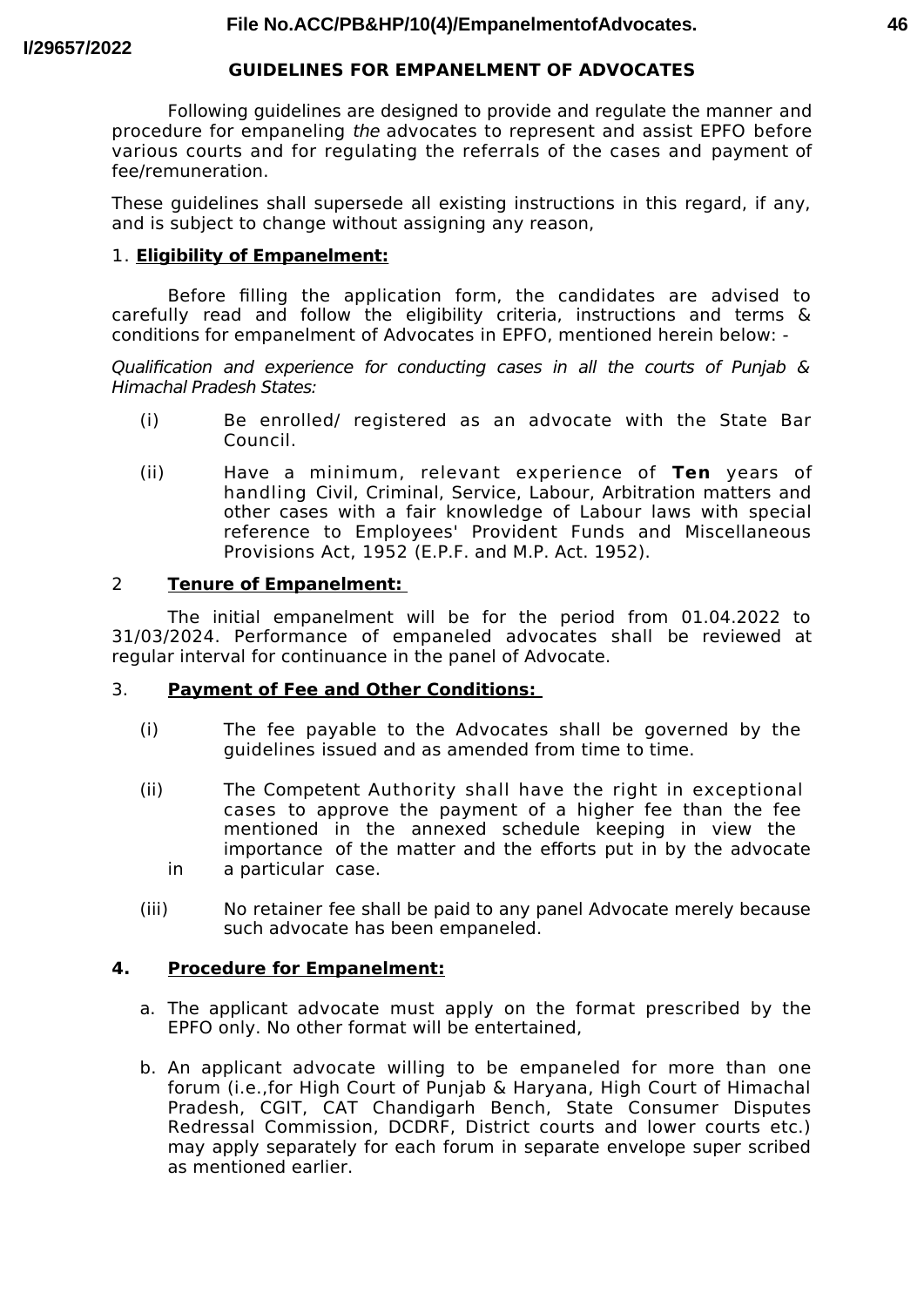### **File No.ACC/PB&HP/10(4)/EmpanelmentofAdvocates.**

- I/29657/2022 c. Any application received after the last date prescribed in the advertisement shall not be entertained.
	- d. No applicant advocate shall be called for interview/interaction unless he/ she satisfes the eligibility conditions and is shortlisted for the same.
	- e. Depending upon the requirement and number of applications received, EPFO reserves the right to shortlist the candidates to be called for interview/interaction and to be empaneled.
	- f. Merely fulflling the eligibility criteria will not confer any right on an applicant advocate to be called for interview/interaction and to be selected.
	- g. The decision of the competent authority regarding short listing and selection of the candidates shall be final.
	- h. Canvassing in any form shall be treated as a disqualifcation. The candidature of such applicants shall be cancelled forthwith.
	- I. A list of shortlisted applicant advocates with the date and time of Interview will be uploaded on our website [i.e. www.epfndia.gov.in](http://i.e.www.epfindia.gov.in/)
	- J. The applicant advocate shall bring original documents at the time of interview,

k. The list of selected advocates will be made available on EPFO website www.epfindia.gov.in Letter to applicant advocates confirming their empanelment will be issued by EPFO separately.

## **5. Duties of the Empaneled Advocates:**

- 1. The Advocate shall not advise any party or accept any case against the EPFO in which he/she has appeared or is likely to be called upon to appear for or advise which is likely to afect or lead to litigation against the EPFO.
- 2. Timely appearance of the Counsel to contest the cases for EPFO in the Court is a must. His/her absence in the Court, without any reasonable ground and notice in advance, will not be accepted.
- 3. EPFO sends the information to the panel advocates through email regarding entrustment of a case and after receiving the e-mail, it is duty of the panel Advocates to collect the brief/copy of petition along with assignment letter from the concerned office of EPFO at the earliest.
- 4. EPFO is free to engage any advocate of its own choice and an empaneled Advocate shall make no claim that he/she alone should be entrusted with EPFO's legal matter (s).
- 5. Refusal by any advocate to accept any work without any reasonable cause (e.g. on grounds of confict of interest) may entail removal of such advocate from the panel, forthwith without waiting for the empanelment period to expire.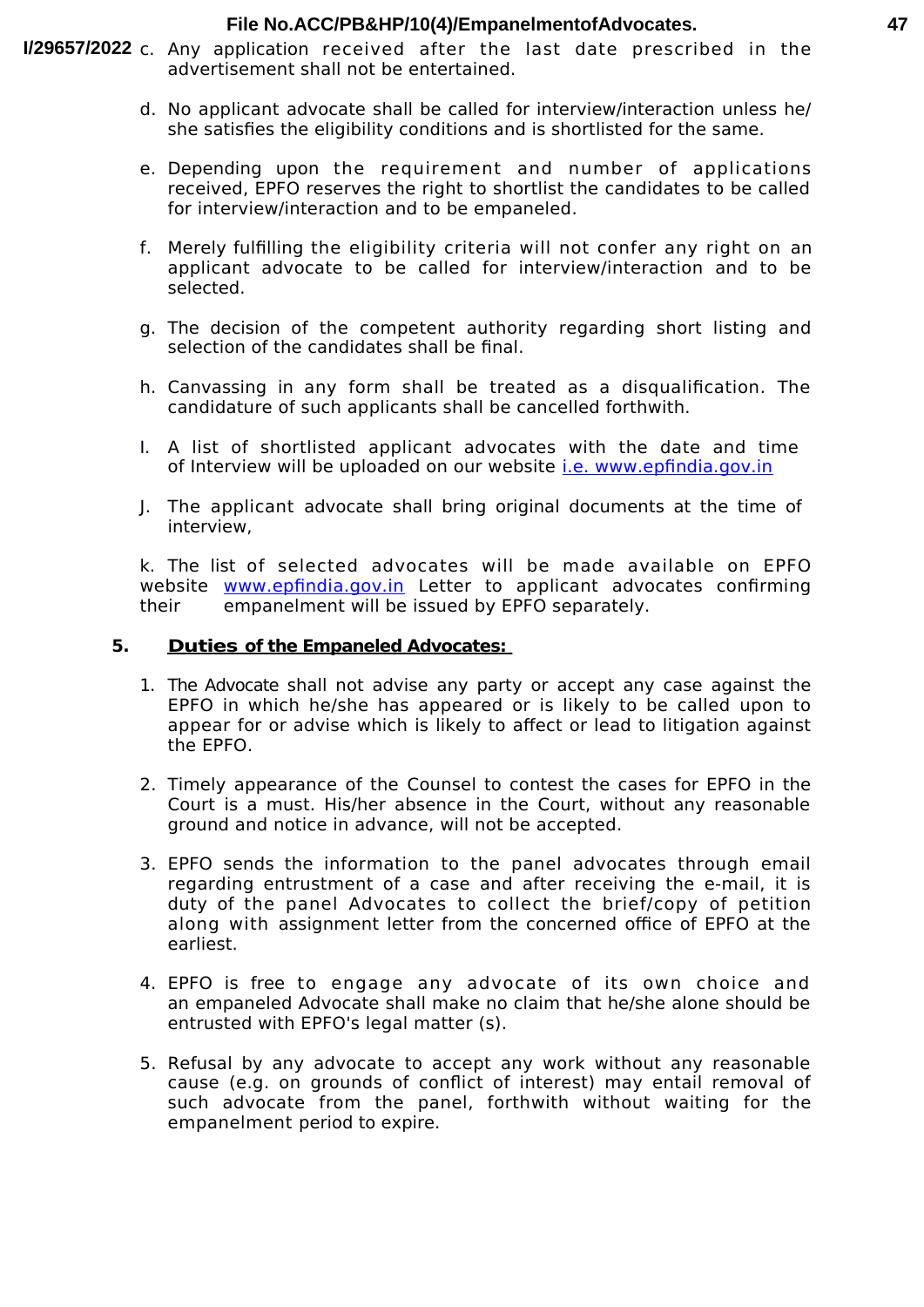#### **File No.ACC/PB&HP/10(4)/EmpanelmentofAdvocates.**

- I/29657/2022 6. The advocates shall accept the terms and conditions of the empanelment as determined by the EFF0 from time to time.
	- 7. In order to ensure that there is efective check on the cases being conducted, the Advocates on the panel must report the status of the cases after each date of hearing. Failure to submit status report will be a ground for removal of the name of the lawyer concerned from the panel.
	- 8. In cases where on the request of the Union of India, Ministry of Labour & Employment have also to be represented, no extra fee shall be paid to the advocate to watch and safeguard the interests of Union of India, Ministry of Labour & Employment.
	- 9. If required, render all assistance to Special or Senior Counsel engaged in a particular cases before the High Court and other judicial bodies.
	- 10. Keep EPFO informed and updated on all-important developments in the designated cases, dates of hearing, order of the court on the date of its pronouncement, supplying copy of orders/judgment etc.
	- 11. Furnish monthly statement about the cases represented by him/her before the High Court / EPF Appellate Tribunal or any other courts and their outcomes.
	- 12. When any case attended by him/her is decided against the Organisation, the Advocate concerned must give considered opinion regarding the reasons for such adverse order and the advisability of fling an appeal from such a decision not later than 5 working days of the order (original copy).
	- 13. 30% of the fees payable to the counsel shall be deducted if the certifed copy of the judgment is not handed over to the Legal cell of EPFO within three days (excluding the time taken by the Court in preparation of the copy) from the date of judgement.

### **6. Removal from Panel:**

EPFO reserves the right to terminate the empanelment of a Counsel with one month's notice in writing without assigning any reason. The counsel may also resign from the Organisation by serving one month's notice.

Empanelment shall be liable to be cancelled due to occurring of any of the following disablements on the part of the Advocate.

- (i) Giving false information in the application for empanelment;
- (ii) Failing to attend the hearing of the case without any sufficient reason and/or prior information;
- (iii) Not acting as per EPFO's instructions or going against specifc instructions;
- (iv) Threatening, intimidating or abusing any of the EPFO's employees, officers, or representatives;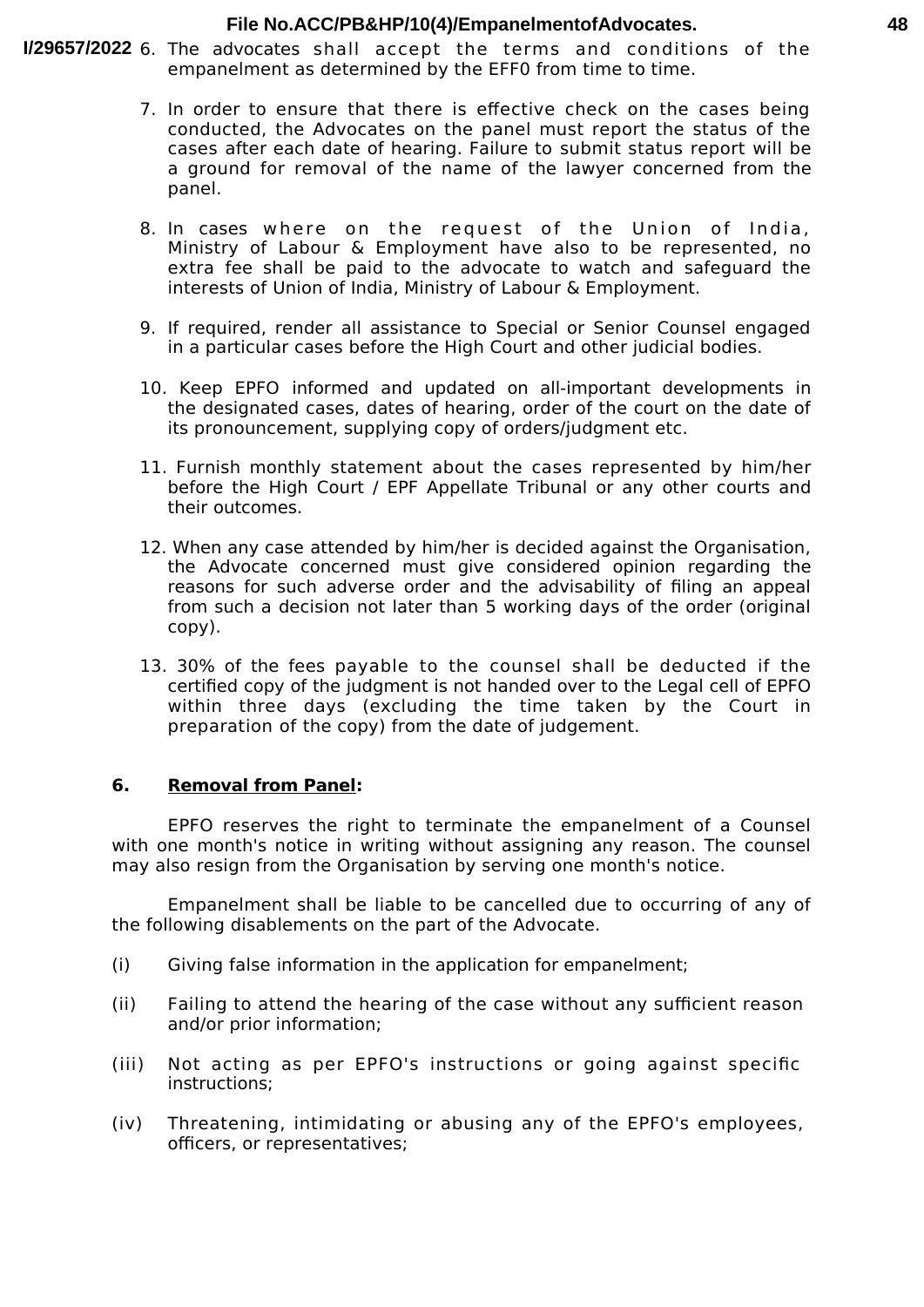(v) Passin**gilerNorAGG/BB&HP(10(A)/EmpanelmentofAdvocates.**the opposite or their advocates or any third party which is likely to cause any damage to the EPFO's interests. **I/29657/2022**

- (vi) Giving false or misleading information to the EPFO relating to the proceedings of the case; and
- (vii) Seeking frequent adjournments or not objecting the adjournment moved by other party without sufficient reason
- (viii) Frequent absence from the court proceedings even if "pass over or "proxy"' is obtained by an advocate.

-Sd- **(AK Singh) Regional PF Commissioner - I Zonal Office (PB & HP)**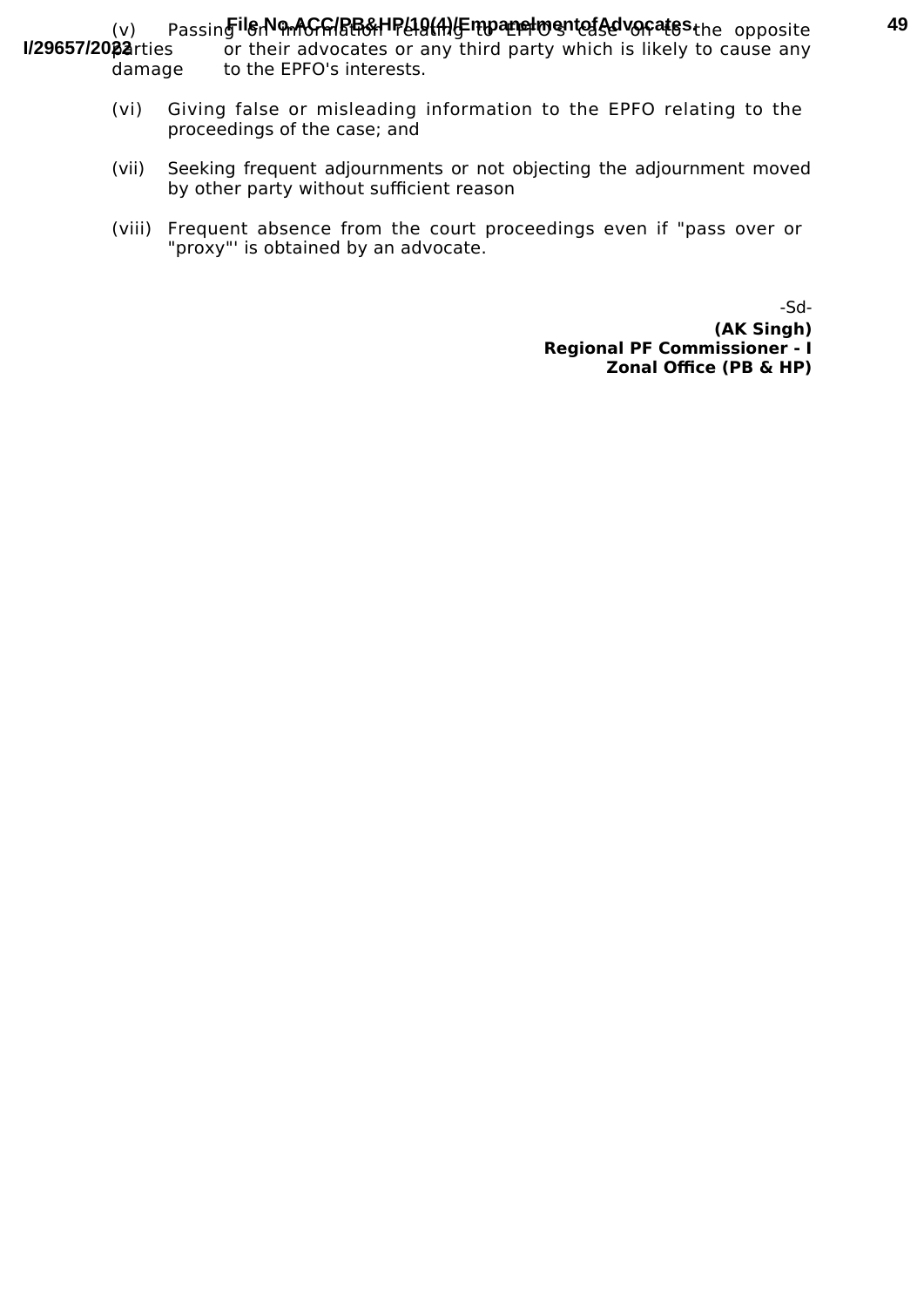## **ANNEXURE - A**

APPLICATION NO. \_\_\_\_\_\_\_\_\_\_ (To be filled by EPFO)

# **APPLICATION FORM FOR EMPANELMENT IN EPFO**

## (TO BE FILLED IN BY ALL APPLICANT ADVOCATES)

To,

Regional Provident Fund Commissioner - I, Employees' Provident Fund Organisation, O/o The Addl. Central P. F. Commissioner, Punjab & Himachal Pradesh, Chandigarh SCO 4 - 7, Sector - 17 D, Chandigarh - 160017.

| Name (in Block letter)                               |                  |  |
|------------------------------------------------------|------------------|--|
| Father's Name (in Block letter)                      |                  |  |
| Court for which Applied                              |                  |  |
|                                                      | <b>CHECKLIST</b> |  |
| List of documents attached (please tick)             |                  |  |
| Copy of all Certificates & mark-sheets (Xth onwards) |                  |  |
| <b>Experience Certificate</b>                        |                  |  |
| Duly filled Annexure - A & B                         |                  |  |
| Others (Please specify) :                            | 1.               |  |
|                                                      |                  |  |
|                                                      | 2.               |  |

| PERSONAL DETAILS (In Block Letters) |                                                |  |
|-------------------------------------|------------------------------------------------|--|
|                                     | Name                                           |  |
| 2.                                  | Father's / Husband's Name                      |  |
| 3.                                  | Date of Birth                                  |  |
| 4.                                  | Age on (last date of receipt<br>of application |  |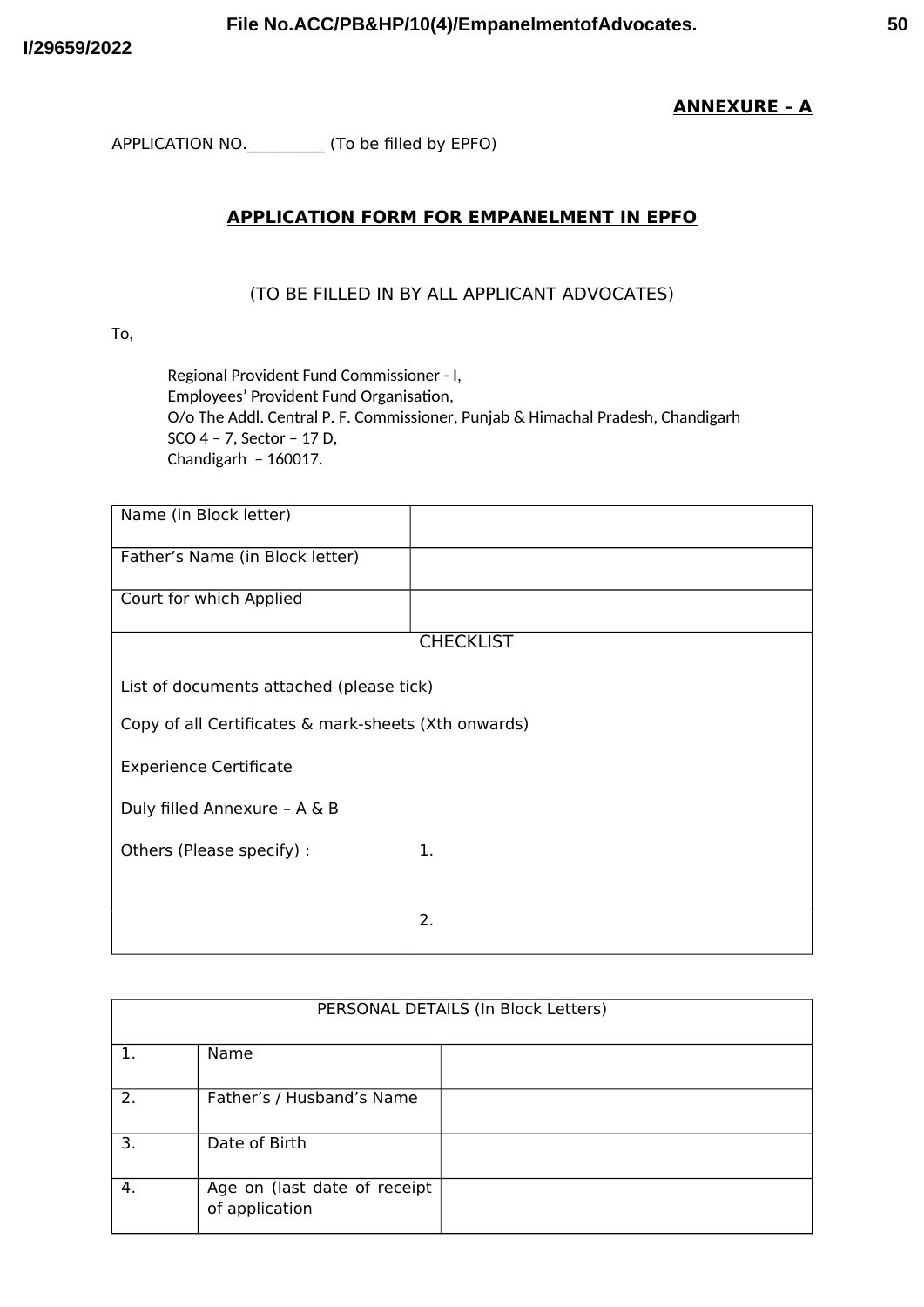### I/29659/2022

| 5.               | Nationality                                                                                                                                        |  |
|------------------|----------------------------------------------------------------------------------------------------------------------------------------------------|--|
| 6.               | <b>Marital Status</b>                                                                                                                              |  |
| $\overline{7}$ . | Address for correspondence<br>with PIN and Phone No.                                                                                               |  |
| 8.               | Permanent Address with PIN<br>and Phone No.                                                                                                        |  |
| 9.               | Address of Office / Chamber,<br>if any, with PIN and Phone<br>No.                                                                                  |  |
| 10.              | Email ID                                                                                                                                           |  |
| 11.              | Are you related to any EPFO<br>employee? If so, please give<br>details (Viz., Name, Desig.,<br>place of work & relationship<br>with the applicant. |  |

12. Details of Educational qualification (commencing with the matriculation or equivalent examination)

| Examinations<br>Passed            | Name of the<br>Board/<br>University | Class<br>or<br>Division | $\%$<br>of<br>Marks | <b>Subjects</b> | of<br>Year<br>Passing |
|-----------------------------------|-------------------------------------|-------------------------|---------------------|-----------------|-----------------------|
| 10 <sup>th</sup><br>Matriculation |                                     |                         |                     |                 |                       |
|                                   |                                     |                         |                     |                 |                       |
| 12 <sup>th</sup>                  |                                     |                         |                     |                 |                       |
| Intermediate                      |                                     |                         |                     |                 |                       |
| Graduation                        |                                     |                         |                     |                 |                       |
| <b>LLB</b><br>Law                 |                                     |                         |                     |                 |                       |
| Graduate Degree                   |                                     |                         |                     |                 |                       |
| Post - Graduation                 |                                     |                         |                     |                 |                       |
| Other                             |                                     |                         |                     |                 |                       |
| Professional                      |                                     |                         |                     |                 |                       |
| Qualifications                    |                                     |                         |                     |                 |                       |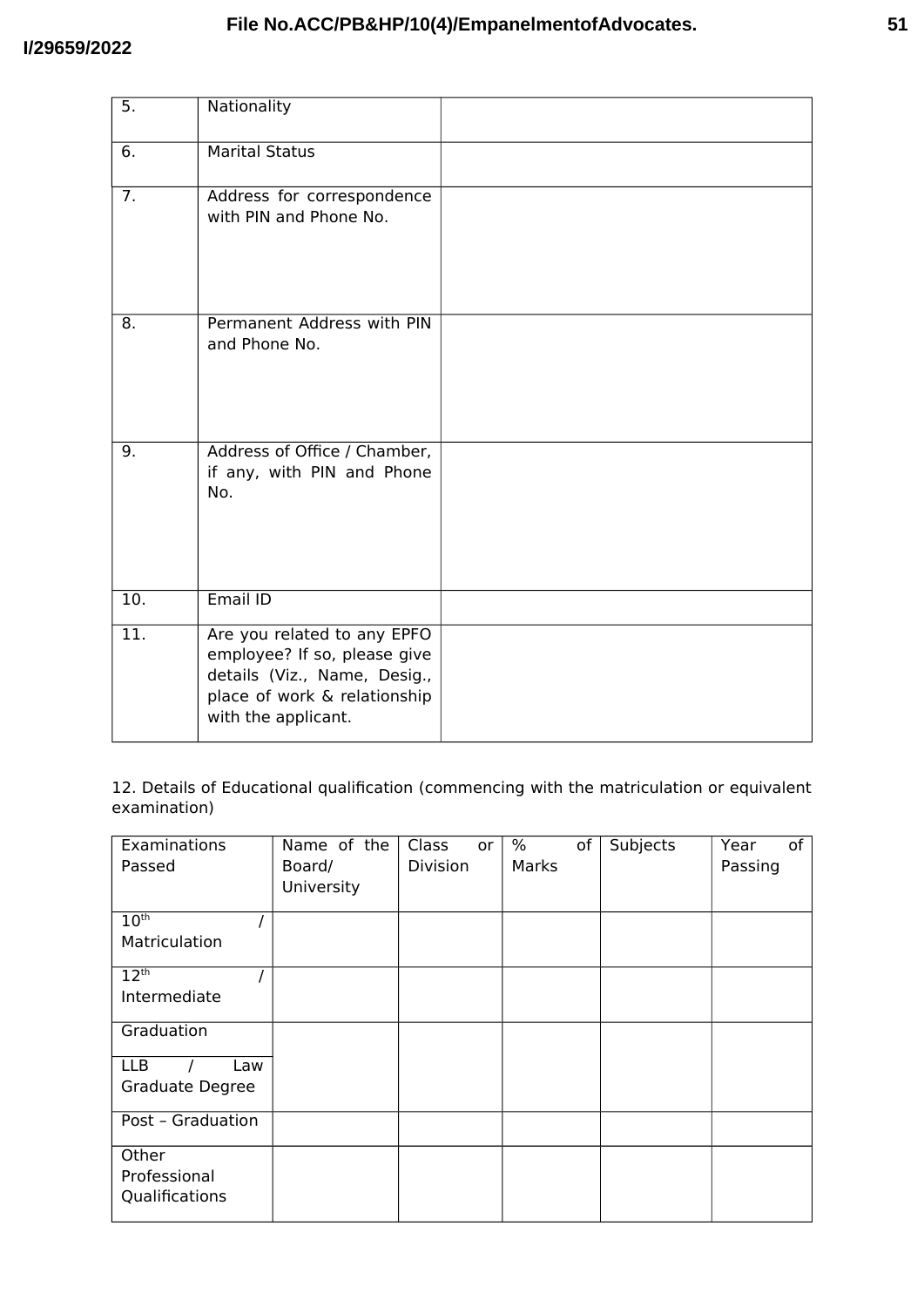#### I/29659/2022

13. Whether the applicant is currently on the Panel of any other Government Department / PSU/ Statutory Body/ Autonomous Body etc., and if yes, furnish the details below (self-certified copy of the Office Order / letter of empanelment may be attached):-

| Name of the Department /   | From | ı o |
|----------------------------|------|-----|
| Statutory<br>Body/<br>PSU/ |      |     |
| <b>Autonomous Body</b>     |      |     |
|                            |      |     |
|                            |      |     |
|                            |      |     |
| -2.                        |      |     |
|                            |      |     |

14. Whether the applicant has worked as Legal Researcher (LR) attached to any Court / Judge? If yes, the details and the supporting documents:-

| Name of Court / Judge | Period of Research | Supporting documents |
|-----------------------|--------------------|----------------------|
|                       |                    |                      |
|                       |                    |                      |

#### 15. If one or more advocates are associated as juniors of the applicant, their details be provided below:

| Sr. No. | Name of the Advocate | Enrolment No. with date |
|---------|----------------------|-------------------------|
|         |                      |                         |
|         |                      |                         |

16. Infrastructural facilities available with the applicant (please tick if available) be provided below:

| Sr.No.   Office Space | Office clerk   Steno / Typist   Support Staff |  |
|-----------------------|-----------------------------------------------|--|
|                       |                                               |  |
|                       |                                               |  |

#### 17. No. of Cases relating to EPF & MP ACT' 1952, if handled earlier:-

| Sr.No. | Title of case (Documentary proof must be attached) |
|--------|----------------------------------------------------|
|        |                                                    |
|        |                                                    |

18. Whether the applicant has been engaged (through Vakalatnama) as counsel in any landmark or mother case? If yes, the particulars of the case with copy of the judgement wherein his / her name is recorded as advocate for one of the parties (Copy of order / judgement be attached as proof):-

| Name of the Court | Case title | Nature of Judgement |
|-------------------|------------|---------------------|
|                   |            |                     |
|                   |            |                     |

- 19. Whether Income Tax return is being filed for last five years? Yes / No (If yes, please attach copes of ITRs).
- 20. Details of Bank Account / Aadhaar Number be provided below:-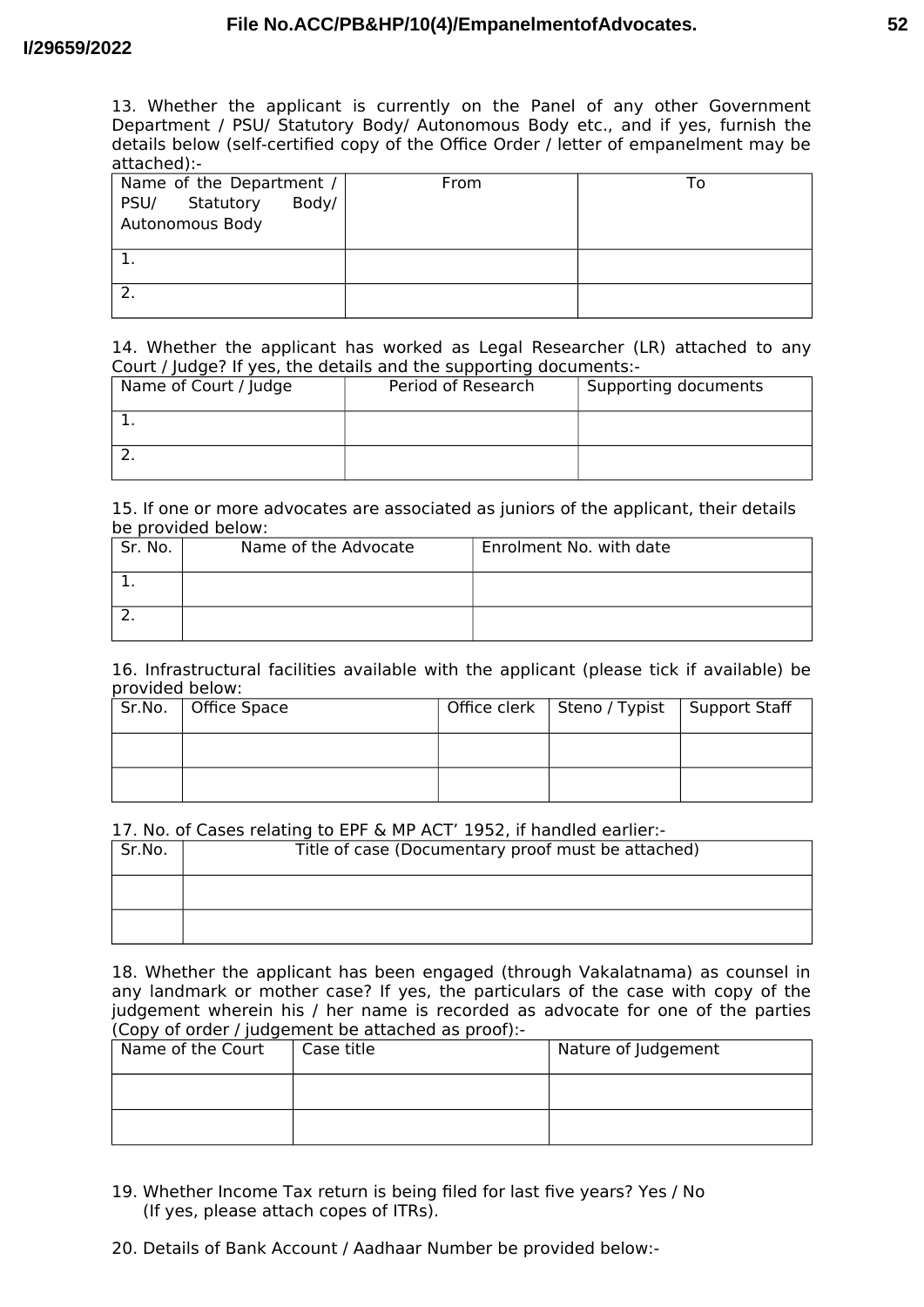| Bank Account Details   PAN Number<br>(Bank Name, Account No.,<br>Address of the Branch<br>and IFSC Code) | Aadhaar Number |
|----------------------------------------------------------------------------------------------------------|----------------|
|                                                                                                          |                |
|                                                                                                          |                |

21. Whether any proceeding has ever been commenced or is continuing before the Disciplinary Committee of the Bar Council for alleged professional misconduct:-

| Sl. No. | Details of allegations and proceedings | Findings made by the<br><b>Disciplinary Committee</b> |
|---------|----------------------------------------|-------------------------------------------------------|
|         |                                        |                                                       |
|         |                                        |                                                       |

22. Whether any criminal complaint has even been filed or FIR registered or any criminal proceeding has ever commenced against the applicant advocate:-

| , Sl. No. | Details of allegations and proceedings | Findings made by<br>Court |  | the |
|-----------|----------------------------------------|---------------------------|--|-----|
|           |                                        |                           |  |     |
|           |                                        |                           |  |     |

23. Any additional professional qualification(s), which will further the candidature, including membership of professional societies, awards and honours etc. may be listed in the box below (Documentary proofs may be attached):

### **UNDERTAKING**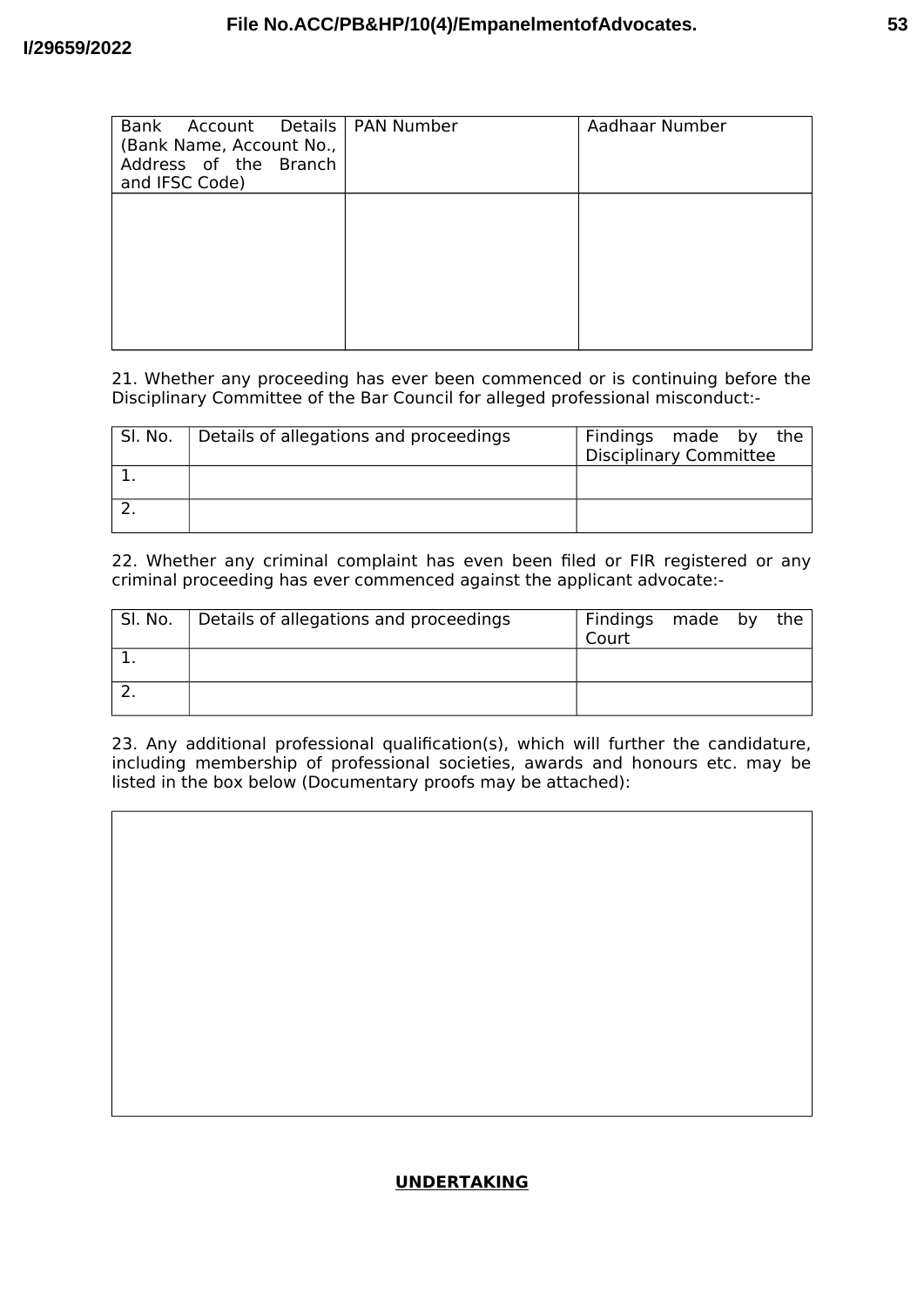- 1) I hereby confirm and declare that the information furnished in the application and in the attached Certificate is true / correct and complete to the best of my knowledge and belief. I have not concealed any relevant information. I am fully aware that if any of the information furnished by me is found to be false / incorrect, my candidature for the empanelment will be treated as cancelled and matter will be referred to the appropriate authority.
- 2) I also undertake to maintain absolute secrecy about the cases of the EPFO as required under the Act, Rules and Regulations thereunder.
- 3) I also undertake to return all cases filed and records to the EPFO as and when required by EPFO.
- 4) I agree with the Fee Schedule notified by EPFO.

Signature of Advocate

Place:

Date:

**Enrolment Number** 

Mobile Number